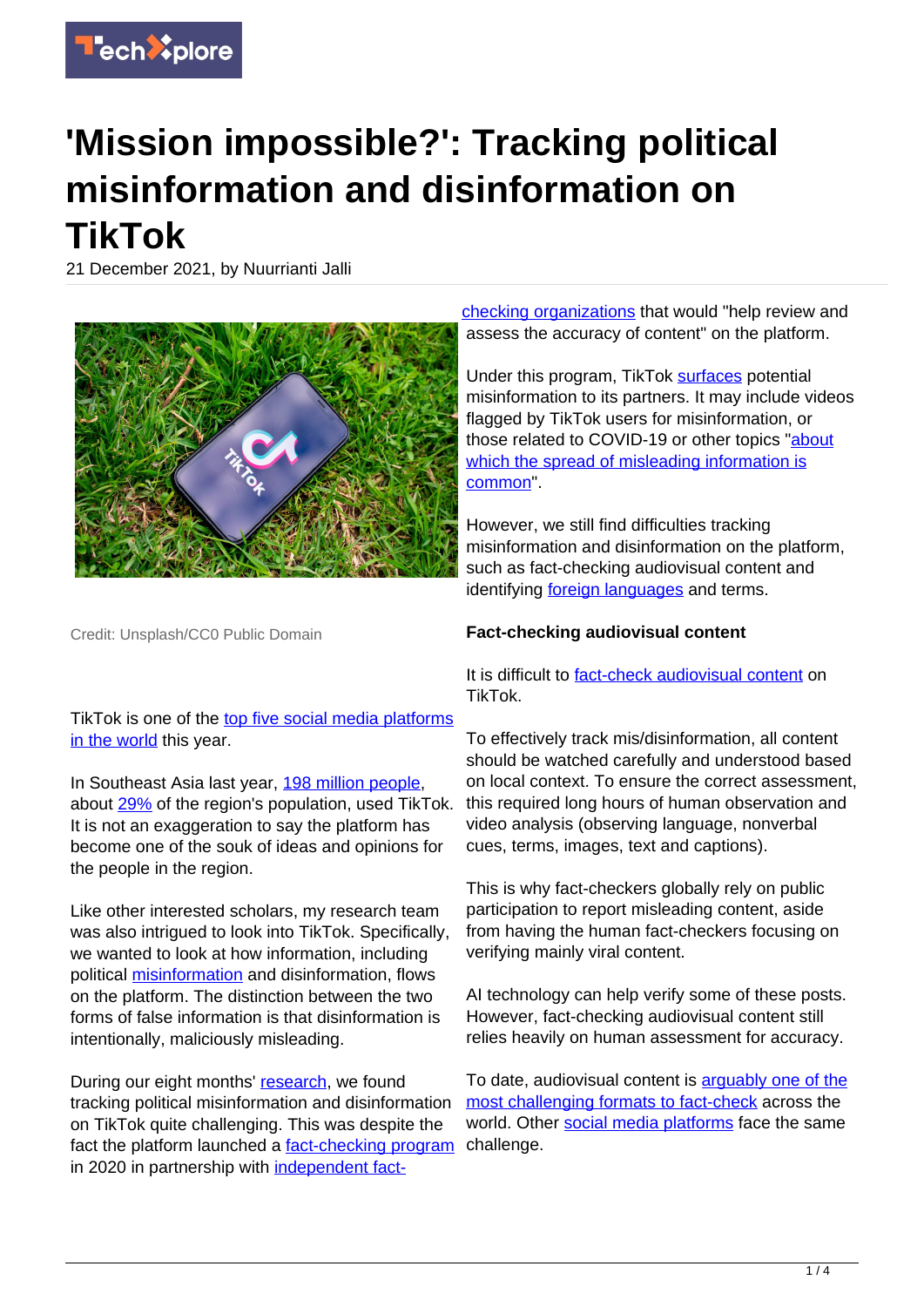

In our research, we found much of the content monitored contained no verifiable claims. This meant it could not be objectively corroborated, or debunked and tagged as misinformation.

To determine which videos or comments contained inaccurate claims, we developed a misinformation framework based on the criteria for determining verifiable statements used by [VERA Files](https://verafiles.org/articles/what-you-want-know-about-vera-files-fact-check) in the Philippines and [Tirto.id](https://tirto.id/insider/metodologiriset) in Indonesia. Both organizations are signatories of [Poynter's](https://www.poynter.org/ifcn/) **[International Fact-Checking Network](https://www.poynter.org/ifcn/).** 

We also considered the 10-point list of red flags and tips in identifying misinformation provided by Colleen Sinclair, an associate professor of clinical psychology at the Mississippi State University.

### **IDENTIFYING MIS/DISINFORMATIO**

MIS/DISINFORMATION IDENTIFICATION GUIDELINES

#### **STATEMENT OF FACT**

A statement of fact pertains to claims and/or posts that can be verified to be either true or inaccurate (i.e. fake, false, misleading, baseless, or lacking in context). Opinions, predictions, speculations, and other similar statements are not eligible for fact-checking because they cannot be independently corroborated or debunked by publicly available information.

#### **RELEVANCE**

The claim or post should be relevant to the public interest  $-$  in the case of this research, relevant to the issues selected by the research team for each country (i.e. Indonesia's Omnibus Law on Job Creation, the Philippines' Anti-Terrorism Law of 2020, and Malaysia's #makeschoolasaferplace campaign).

#### **FEASIBILITY**

For a claim or post to be deemed fact-checkable, there should be "readily available" credible records or experts that may be interviewed on the topic to corroborate, debunk, or give it context (VERA Files, 2020).

Infographic by Dr. N

We based our misinformation framework on the criteria for determining verifiable statements used by VERA Files in the Philippines and Tirto.id in Indonesia. Credit: Nuurrianti Jalli (2021)

Using this misinformation framework, we found the majority of the videos and corresponding comments monitored carried mere subjective statements (opinion, calls to action, speculation) or were difficult to verify due to a lack of feasibility.

Examples included comments on Indonesia's controversial new Labor Law known as the [Omnibus Law,](https://www.nytimes.com/2020/11/03/world/asia/indonesia-stimulus-bill-signed.html) debates on the inappropriateness of rape jokes in schools which initiated [#MakeSchoolASaferPlace](https://www.scmp.com/week-asia/people/article/3144201/makeschoolasaferplace-anger-and-dismay-after-malaysia-investigates) movement in Malaysia, arguments surrounding poor government policies in Malaysia amid COVID-19 which started another online campaign [#kerajaangagal,](https://malaysia.news.yahoo.com/pm-tells-rakyat-patient-dont-051000657.html?guccounter=1&guce_referrer=aHR0cHM6Ly93d3cuZ29vZ2xlLmNvbS8&guce_referrer_sig=AQAAABm7qor0s-RYbxsUzBCw3I1doQxDvB9ZZM2VC1k3Ev9mJGZJOah38Mpm8GGLhCF0Hqj_QWfO5vR3ilpAegCpgPrcI8Z7w8g8K1lTjj-4lKywI09UIMKa15Soi_IHlxZ0WxG7y13SjoIUSjghii1R0ZyF0BjzdxhraHX0UvuuWX4P) and the [Philippines Anti-Terrorism Law.](https://monitor.civicus.org/updates/2021/02/22/activists-and-journalists-targeted-draconian-anti-terror-law-challenged-philippines/) These comments were deemed not verifiable, since they were emotionally driven and based on users' opinions of the issues. Therefore, they could not be tagged as containing or possibly containing mis/disinformation.

These findings could be different if content creators and video commentators integrated statements of fact or "feasible claims" that we could cross-check with credible and authoritative sources.

#### **Identifying diverse languages, slang and jargon on TikTok**

Some fact-checkers and researchers have previously noted that diverse languages and dialects in the region have made fact-checking difficult for local agencies.

In this study, we likewise found that slang makes it harder to track political mis/disinformation on TikTok even when we analyze content uploaded in our mother tongue.

Factors like generational gaps and lack of awareness of trendy slang and jargon used by content creators and users should not be underestimated in fact-checking [content](https://techxplore.com/tags/content/) on the platform. Undoubtedly, this will also be an issue for AI-driven fact-checking mechanisms.

#### **Difficult for everyone**

During our research, we realized that tracking misinformation on the platform can be a bit more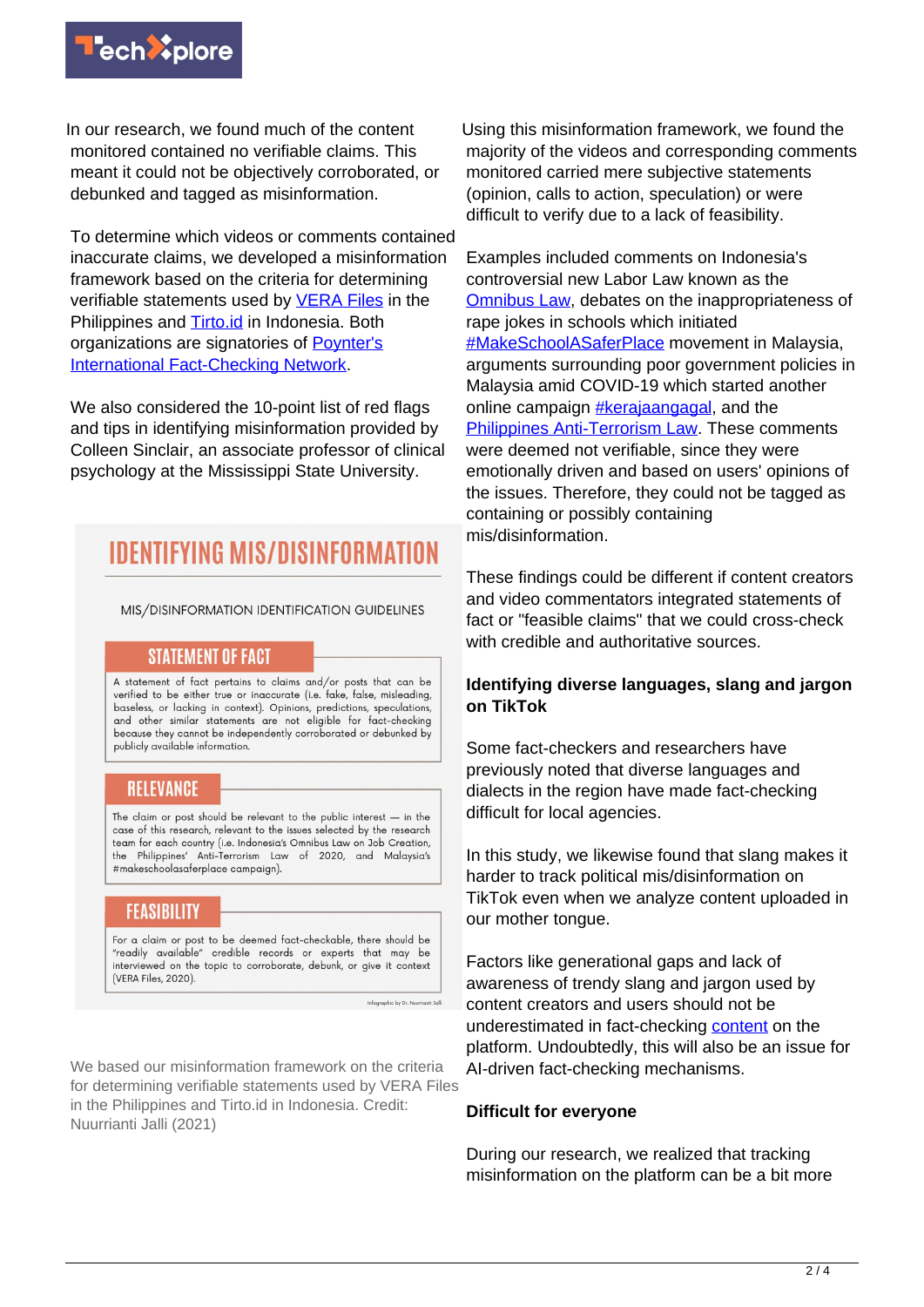

challenging for the research team and common people.

Unless you are a data scientist with the ability to [code Python API](https://towardsdatascience.com/how-to-collect-data-from-tiktok-tutorial-ab848b40d191) to collect data, scraping data on TikTok would require manual labor.

For this project, our team opted for the latter, considering most of our members were not equipped with data science skills. We tracked misinformation on the platform by manually mapping out relevant hashtags through TikTok's [search function.](https://support.tiktok.com/en/using-tiktok/exploring-videos/discover-and-search)

# **TIKTOK SOUTHEAST ASIA**

TRACKING POLITICAL MISINFORMATION AND **DISINFORMATION ON TIKTOK** 

#### **INDONESIA**

For Indonesia, we scraped 50 TikTok videos related to Omnibus Law protests uploaded from October 1, 2020, until April 28, 2021. We selected five trending hashtags, #tolakomnibuslaw (2.5B views), #mositidakpercaya (1.6B views), #tolakruuciptakerja (1.5B views), #omnibuslaw (1.3B views), and #omnibuslawciptakerja (208.5M views), which collectively recorded over 7 billion views at the end of April 2021.

#### **MALAYSIA**

For Malaysia, we collected 50 videos related to Make School A Safer e and Kerajaan Gagal online campai<mark>ans upl</mark>oaded on the platform from April 1, 2021, until May 20, 2021. We selected three trending hashtags related to these two events; #MakeSchoolASaferPlace (10.5M views), #MakeSchoolsSafe (1.6M views), #KerajaanGagal (3.7M views), which collectively garnered more than 15 million views on TikTok as of the end of May 2021.

#### **THE PHILIPPINES**

For the Philippines, we focused our search by looking at public discontent toward the Anti Terror Bill 2020 (ATA) enacted by President Duterte in 2020. We collected 50 TikTok videos related to ATA 2020 posted between July 1, to July 14, 2020 (at the peak of the protests), by exploring the top 5 trending hashtags - #JunkTerrorBill (9.0M views), #JunkTerrorBillNow (2.4M views) #AntiTerrorBill (1.1M views), #JunkTerrorLaw (73.1K views), and #JunkTerrorBillNowPH (44.1K views). Collectively these hashtags reaped over 12.5 million views

All TikTok videos were extracted manually and organised for fact-checking. The fact-checking framework for this project was developed based on the framework used by VERAfiles and Tirto.id. Credit: Nuurrianti Jalli (2021)

A downside we observed in using this strategy is that it can be time-consuming due to the search function's limitations.

For one, TikTok's Discover tab allows users to sort the results according only to relevance and/or total number of likes. They can't sort results by the total number of views, shares and/or comments.

It also allows one to filter results by date of upload, but only for the last six months. This makes searching for older data, as in our case, difficult.

As such, we had to manually sift through the entries to find relevant videos with the most views or highest number of engagements uploaded within our chosen monitoring period.

This made the process quite overwhelming, especially for the hashtags that yielded thousands (or more) of TikTok videos.

TikTok should be thinking of improving its [platform](https://techxplore.com/tags/platform/) to allow users to filter and sort through videos in search results. Specifically, they should be able to sort by number of views and/or engagements and customized date of upload. Interested individuals and fact-checkers would then be able to track political mis/disinformation more efficiently.

This would help TikTok become less polluted with false information as more people would have the means to monitor mis/disinformation efficiently. That could complement existing efforts by TikTok's own fact-checking team.

This article is republished from [The Conversation](https://theconversation.com) under a Creative Commons license. Read the [original article](https://theconversation.com/mission-impossible-tracking-political-misinformation-and-disinformation-on-tiktok-173247).

Provided by The Conversation